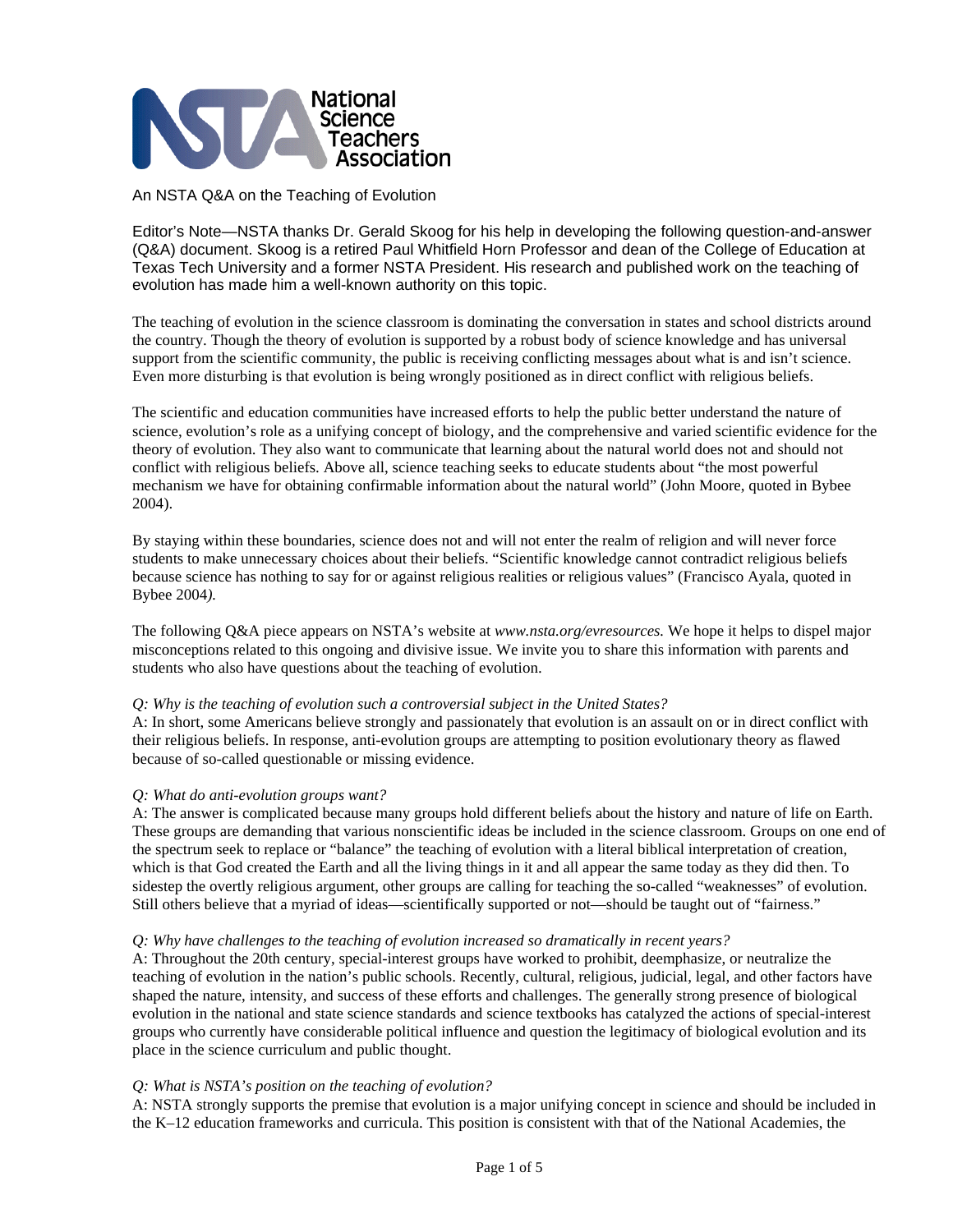American Association for the Advancement of Science, and many other scientific and educational organizations. For a copy of NSTA's position statement on evolution, visit *www.nsta.org/position.* 

# *Q: In general, how should I address questions from students and parents about alternative theories of biological evolution?*

A: It is important to first acknowledge that different viewpoints and ideas exist regarding the history and nature of life on Earth. In the discussion that may ensue, you should define the word *theory* as it is used in the scientific community. In particular, you should note that a theory is a well-substantiated explanation that incorporates facts, laws, inferences, and tested hypotheses, and theories can be tested, modified, and rejected. Theories are valuable because of their explanatory power and their usefulness in making and testing predictions. The alternative "theories" that typically serve as the springboard for student and parental questions tend not to be scientific theories because they cannot be tested, they lack explanatory power, and they do not provide the basis for additional research. That is why these alternative "theories" are being omitted from the curriculum, not because of censorship or unfairness.

### *Q: How do I respond when parents say it's only fair that we present all theories and let students make up their own minds?*

A: Most people strive to be fair with one another. This probably explains why a 2004 CBS poll found that 65% of the adults responding favored teaching both evolution and creationism in science classes. But being "fair" indicates that the items being given equal time are equivalent or comparable. There is no comparing science and religion because they explain different realms. Students bring many and varied beliefs into the classroom that are neither theories nor testable, and science does not emphasize questions that cannot be tested.

In the 1970s, for example, a few individuals sought to have educators give the satanic view of the origins equal time with the teaching of evolution. Based on fairness and inclusiveness, they asked, why not? The bottom line is that fairness and inclusiveness are not good criteria to use in deciding the content of a science curriculum.

Above all, content and concepts must be included in the science curriculum based on their value in explaining the natural world. Nonscientific viewpoints can provide insight into past and present thinking, but they have little value in increasing students' knowledge of the natural world. Finally, it is not the role of schools or teachers to force students to choose between science and religion, or evolution and religion.

# *Q: How do I respond to the "evolution is just a theory" argument?*

A: A theory is a well-substantiated explanation of some aspect of the natural world that can incorporate facts, laws, inferences, and tested hypotheses, while a fact is an observation that has been repeatedly confirmed (National Academy of Sciences 1998). Thus, a scientific theory is not just a hunch or guess. Scientific theories continue to change as new observations and discoveries are made. Based on research, testing, and observation, the theory of evolution is the best scientific explanation we have for how life on Earth has changed and continues to change.

# *Q: How should I approach the topic of evolution to alleviate students' concerns or questions about it?*

A: You may not be able to alleviate student concerns about how biological evolution fits into their mental models concerning the history and nature of life on Earth. It is important to acknowledge the existence of these concerns. Some state and school district policies permit alternative assignments or some other mechanism that allow students to avoid studying topics they consider offensive. Teachers should inform students and parents of such policies where they exist. Teachers should also indicate that their responsibility is to plan and provide instruction that reflects the current knowledge and thought existing within the scientific community. At this time, evolution is the best and most complete scientific explanation we have for how life on Earth has changed and continues to change. As a result, teachers should strive to provide students with multiple opportunities to learn about current scientific thinking regarding biological evolution and the history of life on Earth. Because effective science instruction is characterized by inquiry and student questions, students' questions about biological evolution should be encouraged.

#### *Q: Some say that evolution cannot be proven because we were not there to see it happen. How do I respond?*

A: Science allows us to study past events and life even though we were not present to observe them. We know, for example, that ancient cultures existed because we can study artifacts that have been left behind, and we know where bodies of water used to exist based on the information we find in the layers of soil and rock, as is currently being done by unstaffed vehicles on Mars. In addition, scientists are using cosmic microwaves to develop an understanding of the beginning seconds of the universe's existence. Scientists use the data from these microwaves to develop basic parameters that characterize the universe, including its age, geometry, composition, and weight.

As these examples show, data derived by different means are used as evidence to support scientific theories. It is also important to recognize that scientific theories and laws are subject to change as a result of new evidence. Thus, the goal of science is not to prove, but to explain.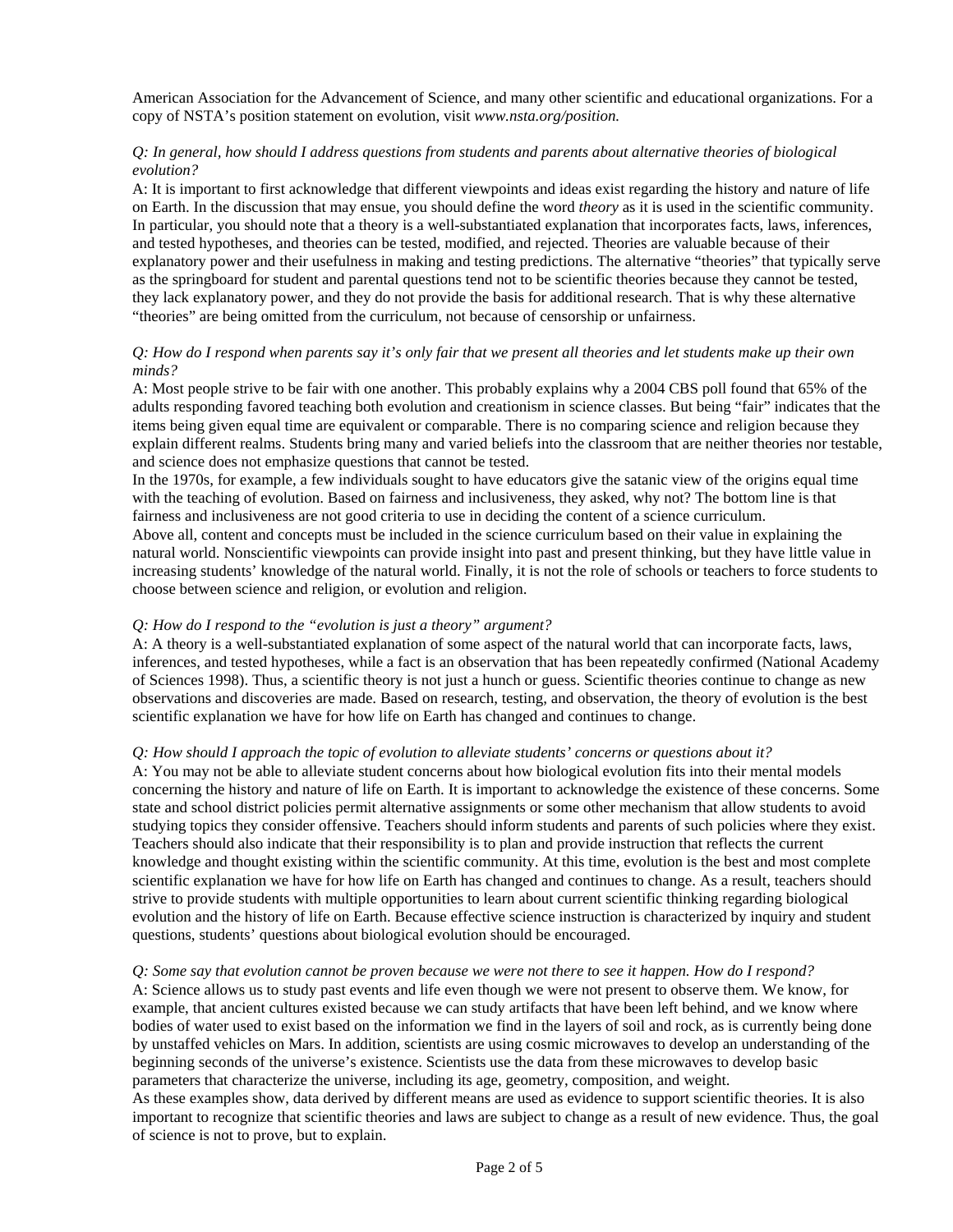*Q: Why not appease the anti-evolution folks and teach the "controversy" or the so-called "strengths and weaknesses" of evolution, which will clearly demonstrate why evolution is the most complete explanation about how life on Earth has changed and continues to change?* 

A: This strategy was conceptualized by the leaders of the Discovery Institute's Center for Science and Culture as a ploy to avoid the theological implications of intelligent design and require teachers to discuss the evidence that supports and that which refutes the theory of evolution (Shaw 2005). This may be an attractive solution for those who wish to avoid confrontation with certain special interest groups. First, there might be a "political" controversy about evolution, but there is none within the scientific community. Evolution is supported by a robust body of scientific evidence and has universal support from scientists and reputable science organizations, including the National Academies and the American Association for the Advancement of Science. No evidence exists that refutes evolution, and the weaknesses often identified by proponents of "teach the controversy" tend to be "straw men" that can be easily blown away, earlier conclusions that eventually were rejected by scientists, misinterpretations of data, and unanswered questions that do not threaten the integrity of existing conclusions regarding biological evolution.

The "strengths and weaknesses" argument has gained momentum because it appears to be a "fair" solution. Evidence shows, however, that it is a tactic designed to protect certain religious tenets. To justify the inclusion of the "teach the controversy" approach in the Kansas Science Standards, for example, it was argued that the purpose was "not to insert the supernatural, but rather to replace a bias against any scientific explanation or criticism that might favor one class of religious beliefs," which would result in "nothing more than scientific objectivity that should be religiously neutral" (Kansas State Department of Education website). Overall, there is no evidence that this strategy has been designed to improve science education and student understanding about the history and nature of the natural world. But the strategy undoubtedly provides an opening for the tenets of intelligent design to be inserted in the curriculum.

### *Q: Why do some say that gaps exist in the fossil record, which indicates a weakness in the theory of evolution?*  A: It is important to recognize that fossils are only one source of evidence of the occurrence and history of evolution. Despite the consistency in the fossil record, it does appear that some species appear abruptly.

Gould (*The Structure of Evolutionary Theory* 2002) noted different proposals for explaining the abrupt appearance of some species and the resulting apparent gaps in the fossil record. One explanation is that the fossil record is imperfect. Soft-shelled organisms, for example, which make up the majority of marine fauna, are not likely to be fossilized. Even organisms with hard bodies are unlikely to be fossilized normally. Many ancient species or lineages are represented by only a few specimens or fragments.

Even when conditions favor the fossilization of an organism, a later event, such as erosion or metamorphism of sedimentary rocks, may destroy the fossil. When evolution is viewed as a continuous linear process that results in a "ladder of life," gaps in the fossil record appear. But the fossil record can be seen and represented as a branching bush with numerous short branches, many of which are evolutionary dead ends. Thus, a linear succession of organisms does not develop or exist as speciation events branch out.

Scientists readily admit that the fossil record cannot adequately explain or document the complete history of life on Earth. However, when combined with biochemical, genetic, and structural evidence, the fossil record provides convincing evidence that life has evolved through time.

# *Q: Evolution conflicts with my religion, which says God created the world as it appears today. Therefore, I cannot "believe" in evolution.*

A: Many kinds of questions can be asked. "Does God exist?" is a question of faith, while "What's the best movie currently showing?" is a question of opinion. "Should federal funds be used to support stem-cell research?" is a question of debate. "How are the genomes of the wolf and the dog similar?" is an empirical question. Empirical questions like this one are settled primarily by using the theory of evolution. "Has biological evolution occurred?" is an empirical question that has been answered within the scientific community through the accumulation of evidence over an extended period of time. "Has biological evolution occurred?" is not a question of faith in which one's beliefs are the focus.

The relationship between science and religion, or between evolution and religion, has varied historically and has been characterized at one time or another by conflict, independence, dialogue, and integration. Currently, many religious leaders acknowledge that evolution is a core component of human knowledge, and it does not conflict with religious beliefs. Science and religion can and do coexist. In fact, within many religions, people believe that God works through the process of evolution. That is, God created a world that is ever changing. As stated earlier, "Scientific knowledge cannot contradict religious beliefs because science has nothing to say for or against religious realities or religious values" (Francisco Ayala, quoted in Bybee 2004*)*.

The goal of science instruction is to teach science, not religious beliefs. A quality science education must include the theory of evolution, which shows that the universe has a history and that change through time has taken place. It is the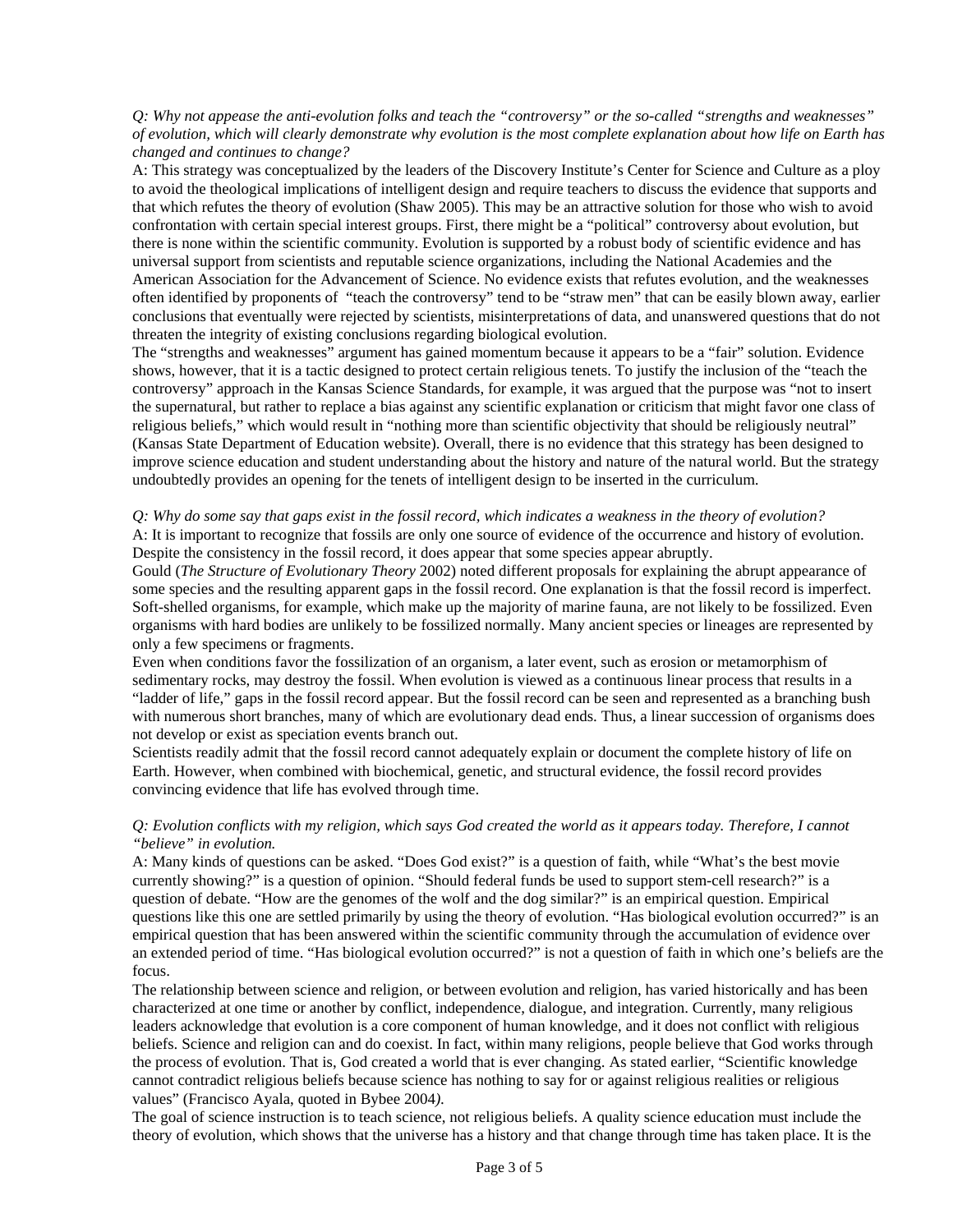basis of biology. You can't teach science without teaching evolution; it's like trying to teach reading without teaching students the alphabet.

*Q: I cannot accept the fact that I am descended from an ape; therefore, I do not support the theory of evolution.*  A: Evidence does not support the assertion that humans evolved from an ape. Evidence does, however, indicate that modern apes and humans are closely related and are descendents of a common ancestor.

# *Q: Some argue that a sudden appearance of "modern groups" of animals in the Cambrian explosion disproves evolution. Is this correct?*

A: No. Young Earth creationists assert that the Earth is 6,000 to 10,000 years old, and life resulted from a burst of creation that occurred during a six-day period. Other creationists have varying positions on the age of the Earth and the length of time of the creation process. Creationist tenets have not been included in the science curriculum because of their lack of supporting evidence. As a result, creationists consider the Cambrian explosion as a single event and as evidence that certain forms of life appeared on Earth abruptly. But they fail to note that "abrupt" in terms of geologic time is still a very long period of time and that the Cambrian explosion was not a single event, but a process that occurred over a 15- to 20-million-year period. The diversity of the fauna, which varied during this period, peaked about 535 million years ago as evidenced by fossils found in the Burgess shale formation in Canada. Overall, the evidence that "modern groups" appeared in a very short time is unsupported by the Cambrian explosion nor by the overall fossil record of Earth's life.

*Q: I've heard that intelligent design is proven to be a valid scientific idea and should be included in science instruction.*  A: According to the Intelligent Design Network *(www.intelligentdesignnetwork.org ),* "certain features of the universe and of living things are best explained by an intelligent cause rather than an undirected process such as natural selection." This claim may be fascinating and appealing, but it cannot be tested; and as a result, it has no status as a scientific theory or concept.

Currently some of the leading advocates of intelligent design assert that this theory is not "ready" to be emphasized in the science curriculum. Stephen Meyer of the Discovery Institute supports this in his quote in a March 2005 article in the *Seattle Times:* "The School Board in Dover, Pennsylvania, however, got it wrong, Meyer said, when it required instruction in intelligent design. (The matter is now in court.) Intelligent design isn't established enough yet for that, Meyer says."

Similarly, an April 2005 article in the *Seattle Post-Intelligencer* quotes John West, a senior fellow at the Discovery Institute: "The Discovery Institute does not—does not—favor trying to require the teaching of intelligent design, and we are not pushing for the teaching of intelligent design in public schools, period," he said. "We advocate teaching more about evolutionary theory.

"That means all of the evidence that favors it...but students also need to know the areas of the theory which have legitimate scientific controversies."

# *Q: If polls indicate that some favor teaching other ideas along with evolution, shouldn't we just include these ideas?*

A: As mentioned earlier, a 2004 CBS poll found that 65% of the adults responding favored teaching both evolution and creationism, while 37% favored teaching creationism only. The lack of public understanding of evolution and its importance in the science curriculum shows that evolution has not been taught in an effective and comprehensive manner in American schools. It is encouraging, however, that biological evolution is being emphasized in state science standards, which tend to be developed by professionals and approved through a political process. As such, these standards provide valuable insight into what the public expects students to know.

Justifications for the inclusion of creationism in the science curriculum tend to be religious in nature rather than sectarian. For this reason, courts have ruled that mandates requiring creationism to be included in the science curriculum are unconstitutional. Despite public support for the teaching of creationism, the lack of scientific evidence for it, and the range of nonscientific viewpoints concerning the history and nature of life on Earth, it is unlikely that viable and sectarian reasons will emerge to justify the teaching of creationism or intelligent design.

# *Q: Local communities and states should have the universal power to decide what should be taught to their students. If a community wants to include evidence against evolution, shouldn't it be their prerogative?*

A: NSTA supports parental and community involvement in establishing the goals of science education and in securing the support needed to achieve them. Local communities and states should and currently do have a role in shaping science curricula. Currently, all states but Iowa have developed science standards that define with varied degrees of specificity what students should know and be able to do. These standards typically are approved through a political process that provides extended opportunity for public input. Communities and states, however, do not have "universal power" in developing curriculum frameworks and standards that emphasize evolution, as judicial decisions have stated